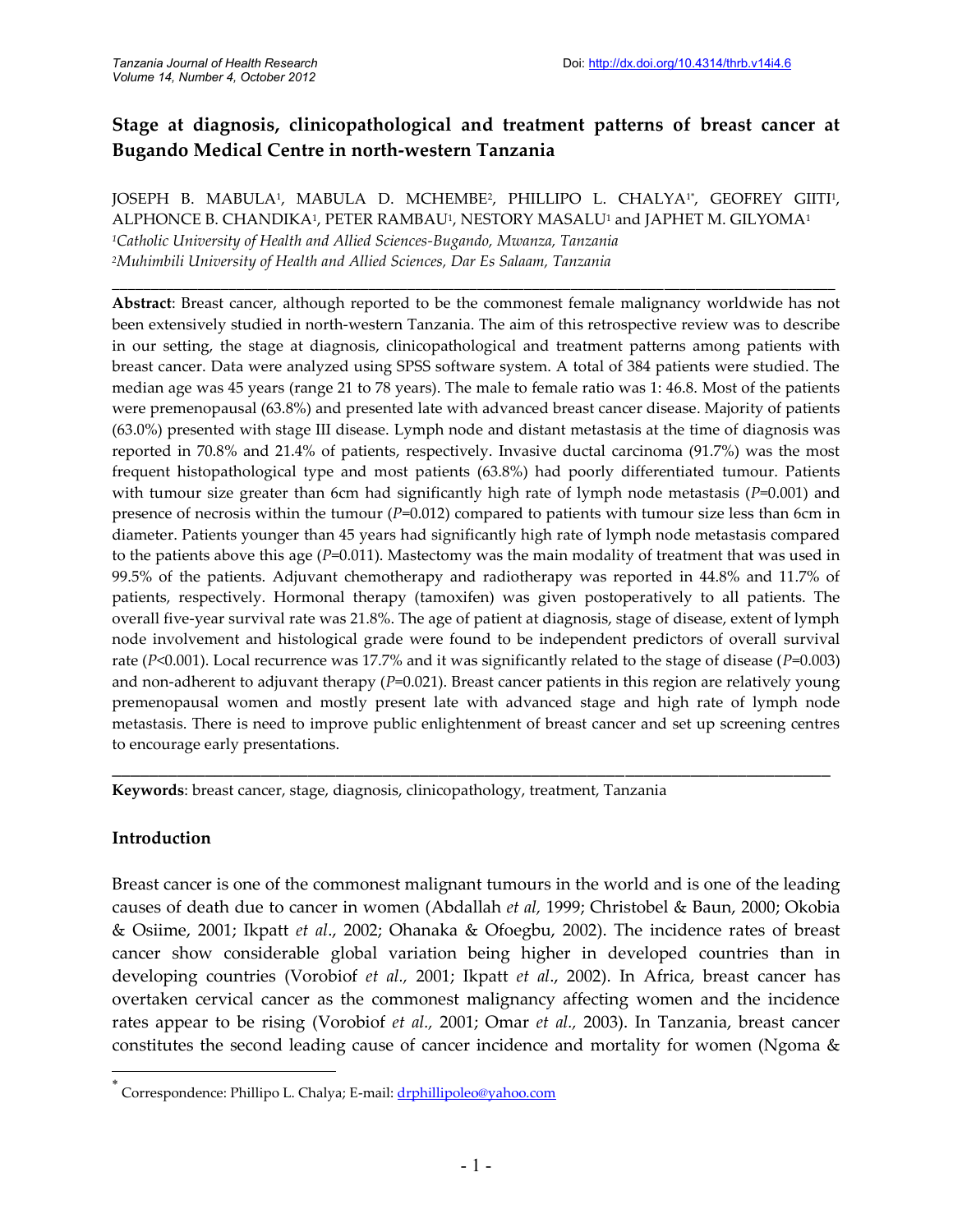Mtango, 2002), and the lifetime risk for developing breast cancer in Tanzania like in most developing countries is approximately 1 in 20 (Parkin, 2003).

The increase in the incidence of breast cancer in developing countries can be attributed to changes in the demography, socio-economic parameters, epidemiologic risk factors, better reporting and awareness of the disease (Parkin *et al.,* 2005; Adesunkanmi *et al.*, 2006). While mortality rates are declining in the developed world as a result of early diagnosis, screening, and improved cancer treatment programmes, the converse is true in the developing world (Hisham &Yip, 2004; Parkin *et al.,* 2005; Adesunkanmi *et al.*, 2006).

One major determinant whether a cure for breast cancer will be possible or not is the stage at which the patient presents. Several factors determine the stage at which patients with breast cancer present to the hospital. Some of such factors include educational status, financial capability, occupation, location, presence of health care facilities, etc. However, a common denominator of these factors is the level of awareness and attitude toward breast cancer. For those patients that are aware about the disease and have the right attitude toward it, there is an increased chance that they will present early for treatment, while the contrary will be the case for those patients who may not be aware of breast cancer and also have wrong attitude toward the disease (Okobia *et al.*, 2006).

The clinical stage of the disease at presentation is important for the outcome of the patient with breast cancer. However, in most African countries including Tanzania, patients present late with advanced stage of the disease and only palliative care is possible (Amir *et al.*, 1994; Ngoma & Mtango, 2002; Rambau *et al.*, 2011). This can be explained by delay in seeking medical services and poor medical service with no screening programmes for breast cancer. The staging of the patient in conjunction with histological grade can be used to determine the prognosis of the patient. Whereas stage I disease has about 96% 5-year survival rate, this can be as low as 18% 5-year survival rate in stage IV (Elston & Ellis, 1991; Henson *et al*, 1991; Elston *et al.,* 2005; Rambau *et al*, 2011).

The management of breast cancer posses a great challenge in resource limited societies as found in Africa. Late presentation of the disease, lack of adequate mammography screening programmes, preponderance of younger pre-menopausal patients and a high morbidity and mortality are among the hallmarks of the disease in Africa (Vorobiof *et al.,* 2001; Adesunkanmi *et al.*, 2006). The results of prevention of breast cancer or breast cancer cure have not been very encouraging more so in the developing countries (Gakwaya *et al.*, 2008). The present day knowledge of this disease does not have any effective primary prevention. It is thus imperative that efforts should be made to detect the disease in its early stages. Mammography has been found to be useful but it is not feasible for mass screening in most developing countries as there is a limited number of units accessible to the general public (Ngoma & Mtango, 2002). Public education towards Breast Self Examination should be propagated because it is practical and affordable (Ngoma & Ngoma, 2004).

The current treatment of breast cancer includes surgery, chemotherapy, radiotherapy, hormonal therapy and targeted therapy using monoclonal antibodies like Bevacuzumab and Trastuzumab as well as palliative and supportive care in advanced cases (Elumelu *et al.*, 2011). The treatment of breast cancer in sub-Saharan Africa is largely limited to surgery because of advanced stage at presentation and limited access to diagnostic imaging as well as adjuvant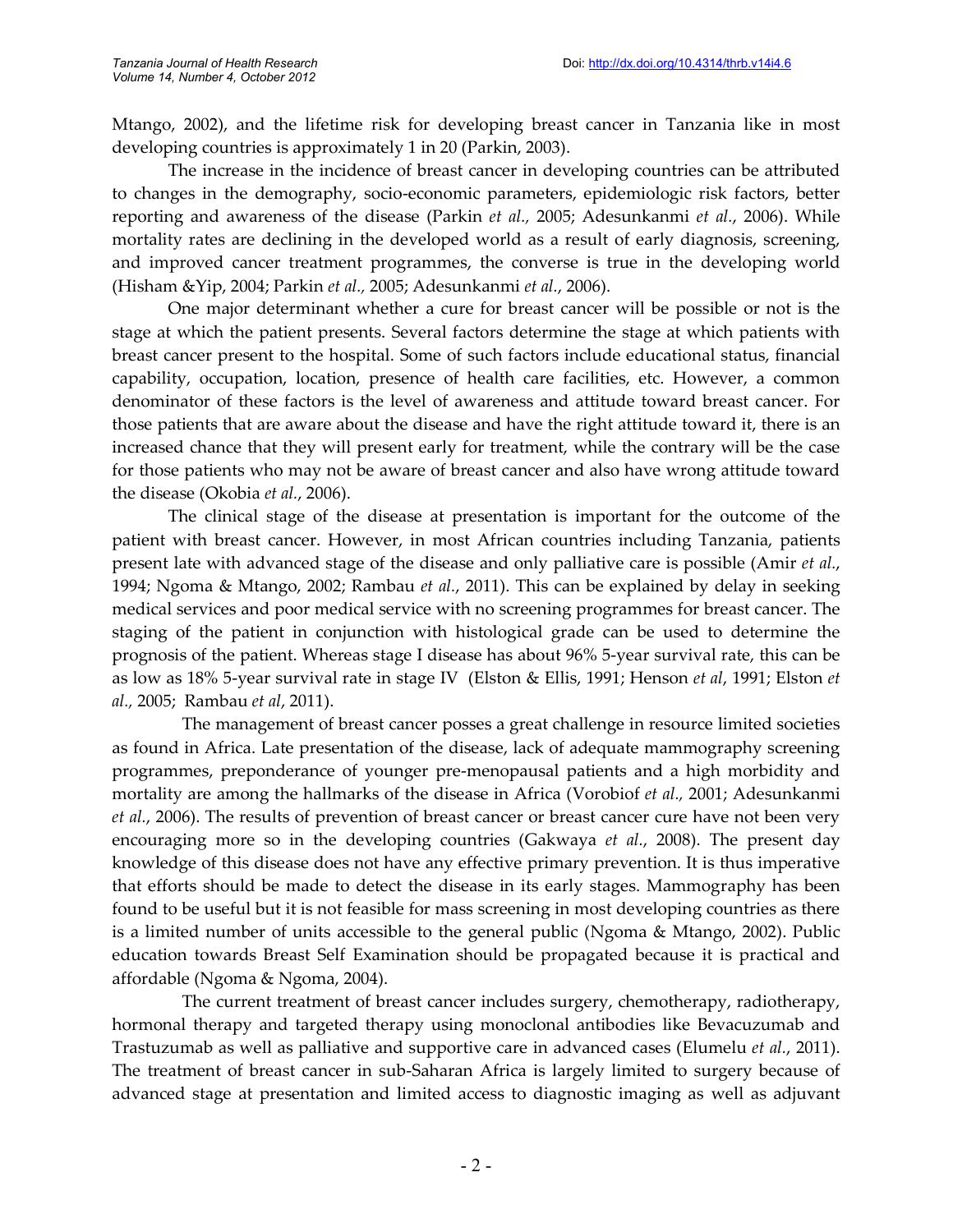therapy. Mastectomy is, therefore, the treatment of choice for the majority of cases (Vorobiof *et al.,* 2001; Omar *et al.,* 2003; Adesunkanmi *et al.*, 2006).The outcome of treatment of breast cancer in our environment has been poor because the majority of these patients present late to the hospital with advanced stage. This is partly due to paucity of local data regarding this condition and lack of community awareness on the importance of early reporting to hospital for early diagnosis and treatment.

Despite the effort made by the Medical Women Association of Tanzania (MEWATA) on breast cancer awareness and screening campaign in most parts of Tanzania, breast cancer continues to be a major cause of morbidity and mortality and majority of these patients still present late with advanced stage (Ngoma & Mtango, 2002; Rambau *et al.*, 2011). This study was therefore, undertaken to describe the stage at presentation, clinicopathological and treatment patterns in a consultant hospital in north-western Tanzania.

### **Methods and Patients**

### *Study area and design*

This was a retrospective study of histologically confirmed breast cancer patients seen at the department of Surgery of Bugando Medical Centre (BMC) over a period of 10-years (January 2002 and December 2011). BMC is a consultant, tertiary care and teaching hospital for the Catholic University of Health and Allied Sciences-Bugando (CUHAS-Bugando) and has 1000 beds. The hospital is located in Mwanza in north-western Tanzania and serves as a referral centre for tertiary specialist care for a catchment population of approximately 13 million people from Mwanza, Mara, Kagera, Shinyanga, Tabora and Kigoma.

The hospital has a newly established Oncology Department which provides care for all patients with histopathologically proven cancers including skin cancers. However, the department does not currently provide radiotherapy services. As a result patients requiring this modality of treatment have to travel long distances to receive radiotherapy elsewhere.

## *Study population*

The subjects of this study included all patients who presented to BMC with histologically confirmed breast cancer during the period under review. Patients with incomplete data were excluded from the study. The details of patients were obtained using data derived prospectively from BMC medical record database, 2002-2011 and also from patients' files kept in the Medical Record Department, the surgical wards, operating theatre and histopathology laboratory. The study variables included demographic data (age, sex), parity, family history of breast cancer, marital status, menopausal status, duration of illness, anatomical side and quadrant, tumour size, pathological nodal status, clinical stage, histopathological type and grade, treatment modalities, outcome and follow up. The outcome variables in this study were survival and local recurrence. This information was collected using a pre-formed questionnaire.

## *Determination of histological type and grade*

Determination of histological type and grade was established by Modified Bloom-Richardson score system which scores for tubular formation, nuclear pleomorphic and mitotic rate within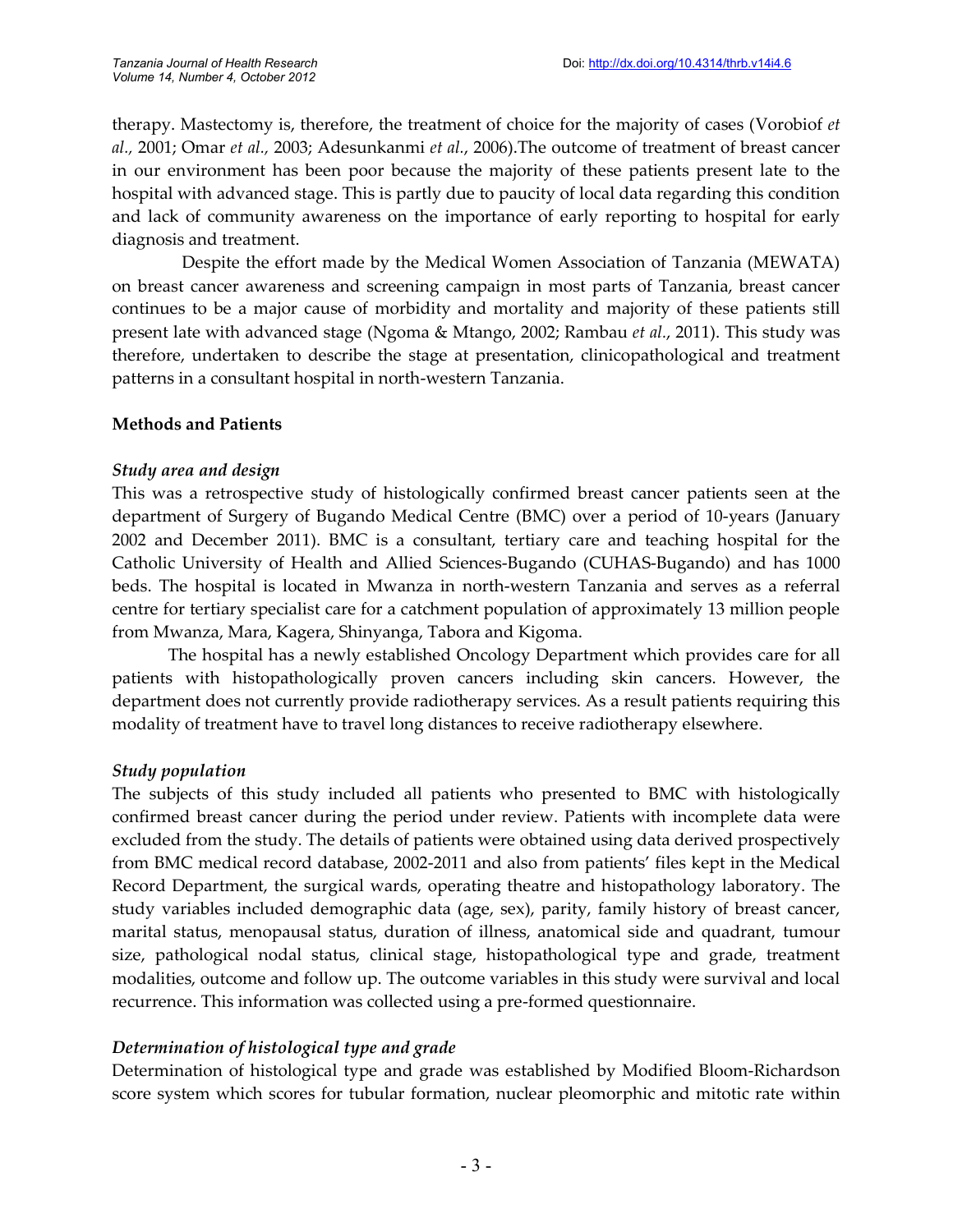tumour cells. Other tumour morphological features like presence of necrosis, and involvement of the skin was evaluated. The clinical stage of the disease was assigned to each patient by using TNM (AJCC Cancer Staging Manual). This is a staging system which is expression of anatomical extent of disease based on extent of primary tumour (T), absence or presence of and extent of regional lymph node metastasis (N) and absence or presence of distant metastasis. Other investigations performed include full blood count, serum urea and electrolytes and liver function test. Chest radiograph and abdomino-pelvic ultrasound and CT scan were performed to rule out distant metastasis.

#### *Treatment modalities and follow up of patients*

Treatment was based on the tumour stage and patient's performance status. Patients with early or locally advanced disease were treated with modified radical mastectomy (MRM). Patients with metastatic disease were offered simple or toilet mastectomy  $\pm$  axillary clearance as indicated. Adjuvant chemotherapy and radiotherapy were given postoperatively. Patients requiring radiotherapy were referred to Ocean Road Cancer Institute in Dar es Salaam. Hormonal therapy using tamoxifen was offered to all patients at a daily dose of 20mg for five years as oestrogen receptors and progesterone receptors were not tested. Follow-up visits were scheduled every 3 months for 2 years and every six months thereafter for a period of five years or death. Survival analysis was carried out with survival defined as the time between the date of commencement of treatment and the date of last follow-up or death (Sant *et al.*, 2004).

#### *Data analysis*

Statistical data analysis was done using SPSS software version 17.0 (SPSS, Inc, Chicago, IL, USA). Data was summarized in form of proportions and frequency tables for categorical variables whereas continuous variables were summarized using median and ranges. Chisquare  $(\chi^2)$  test was used to test for significance of associations between the predictor and outcome variables in the categorical variables) whereas independent student t-test was used in continuous variables. Odds ratio (O.R.) was calculated to test for strength of association between predictor variables. Multivariate logistic regression analysis was used to determine predictor variables that are associated with outcome. Significance was defined as a p-value of less than 0.05.

#### *Ethical consideration*

Ethical approval to conduct the study was obtained from the CUHAS/BMC Joint Institutional Ethic Review Committee before the commencement of the study.

#### **Results**

#### *Characteristics of patients*

During the study period, a total of 399 patients with histopathologically confirmed primary breast cancer were admitted to BMC. Of these, 15 patients were excluded from the study due to incomplete data, leading to a final study population of 384 breast cancer patients. The patients' ages at the time of diagnosis ranged from 21 to 78 years (median= 45 years). The modal age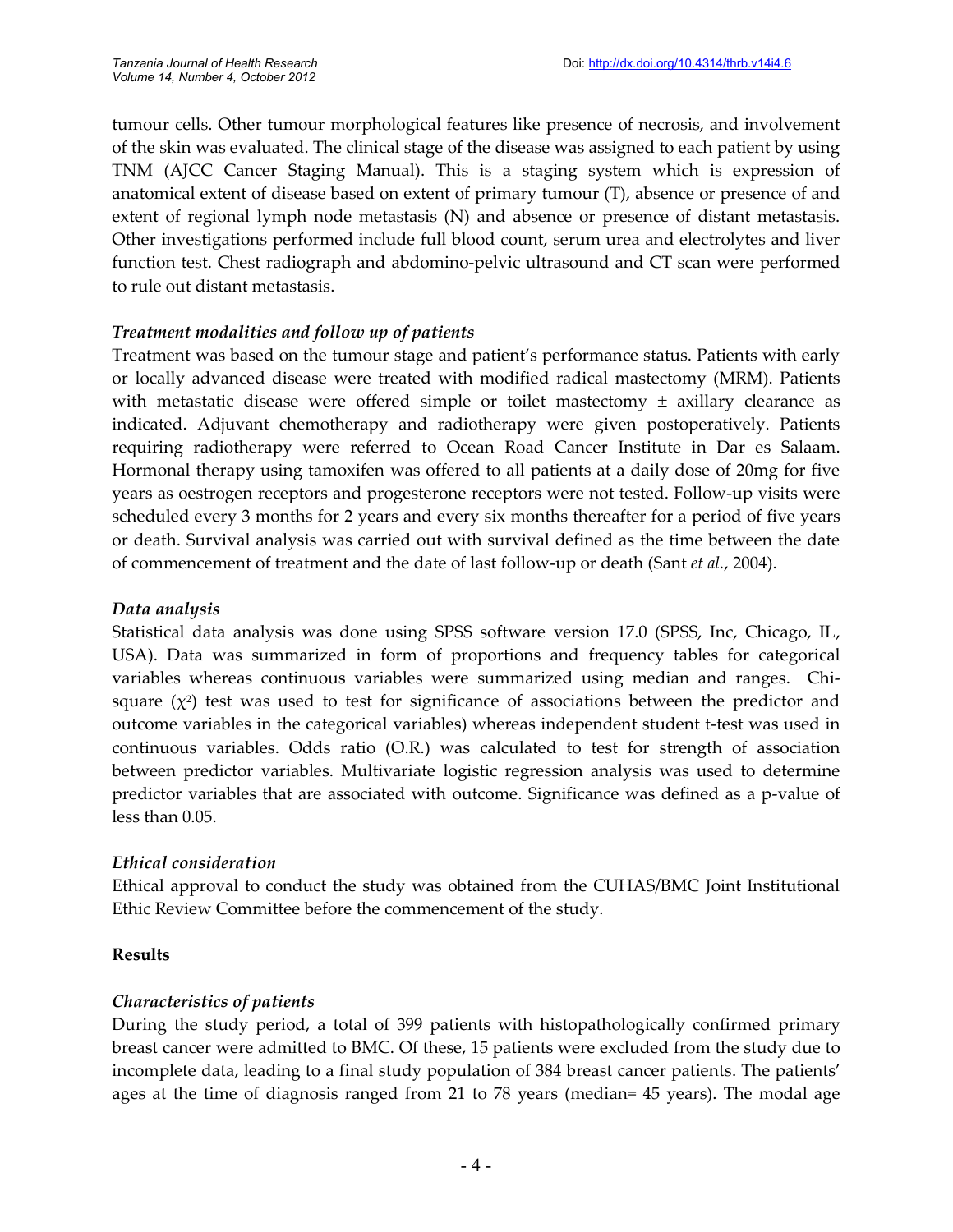group was 31-40 years accounting for 49.7% of cases. The majority of patients, 215 (56.0%) were young than 40 years. Eight (2.1%) patients were males and 376 (97.9%) were females with a male to female ratio of 1: 46.8. Most of the patients were married (67.7%). Family history of breast cancer was documented in only 2.3% of cases. Out of 376 female patients, 240(63.8%) were pre-menopausal (Table 1).

| <b>Patient characteristics</b>  | Response                   | Number of patients | Percentages |
|---------------------------------|----------------------------|--------------------|-------------|
| Age in years                    | $30$                       | 24                 | 6.3         |
|                                 | 31-40                      | 191                | 49.7        |
|                                 | 41-50                      | 90                 | 23.4        |
|                                 | 51-60                      | 63                 | 16.4        |
|                                 | >60                        | 16                 | 4.2         |
| <b>Sex</b>                      | Males                      | 8                  | 2.1         |
|                                 | Females                    | 176                | 97.9        |
| Parity                          | Nulliparous                | 57                 | 14.8        |
|                                 | Multiparous                | 200                | 52.1        |
|                                 | Grandmultiparous           | 79                 | 20.6        |
|                                 | Not documented             | 48                 | 12.5        |
| Family history of breast cancer | Yes                        | 14                 | 3.6         |
|                                 | No                         | 306                | 79.7        |
|                                 | Not documented             | 64                 | 16.7        |
| Marital status                  | Married                    | 260                | 67.7        |
|                                 | Single                     | 44                 | 11.5        |
|                                 | Divorced/widowed/separated | 68                 | 17.7        |
|                                 | Not documented             | 12                 | 3.1         |
| Menopausal status               | Pre-menopausal             | 240                | 63.8        |
|                                 | Post-menopausal            | 136                | 36.2        |

#### **Table 1: Characteristics of patients with breast cancer at BMC**

#### *Clinicopathological pattern*

The duration before presentation of the initial tumour ranged from 1 to 36 months with a mean of 11.4  $\pm$  5.2 months. The majority of patients (54.4%) presented to the BMC between 6 to 12 months of onset of symptoms. Three hundred and eighty-two (99.5%) patients presented with a lump followed by ulceration/erythema and nipple retraction in 214 (55.7%) and 204 (55.1%) patients respectively. Nipple discharge and arm swelling was documented in 84 (21.9%) and 12 (3.1%), patients respectively. Right breast was involved in 198 (51.6%) patients. Upper outer (lateral) quadrant was commonly involved in 364 (94.8%) patients.

Majority of patients (54.9%) at the time of diagnosis presented with T3 tumours. Macroscopically, the tumour size at presentation ranged from 1 to 18cm in diameter with a median size of 6cm. Two hundred and two (52.6%) patients had tumours above 6cm in diameter. Lymph node metastasis at the time of diagnosis was reported in 272 (70.8%) patients and most of them (45.3%) had N3 pathologic nodal status. Distant metastasis at presentation was recorded in 82 (21.4%) patients and occurred mostly in the lungs, liver, bone and brain in 46 (56.1%), 23 (28.0%), 20 (24.4%) and 8 (9.8%) patients, respectively. Most of patients presented with stage III disease (63.0%) followed by stage IV (21.4%). Invasive ductal carcinoma was the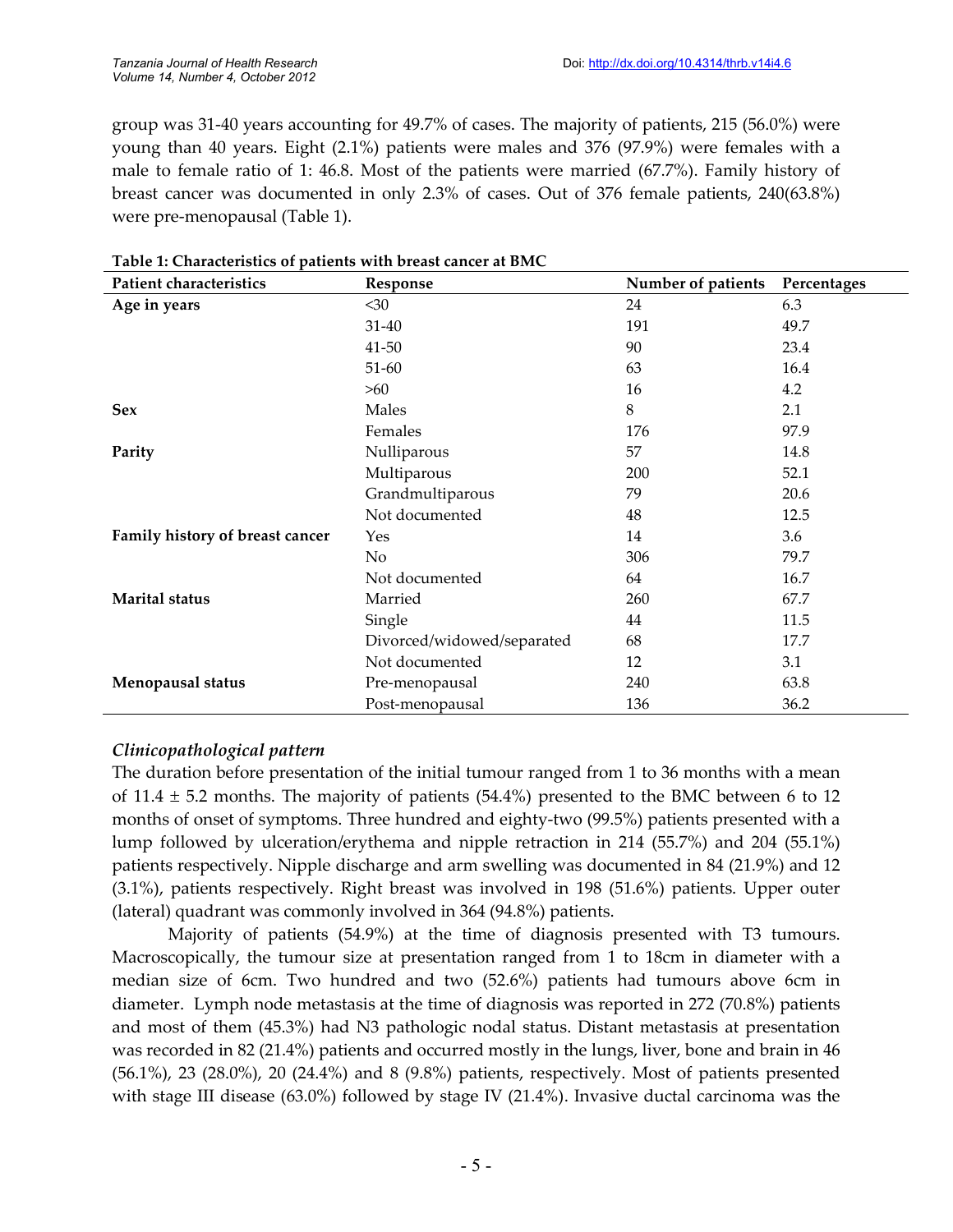most frequent histopathological type accounting for 91.7% of cases. Most patients (63.8%) had poorly differentiated tumour (G3 grade) (Table 2). The presence of necrosis within the tumour was reported in 218 (56.8%) patients.

| Variable                 | Response                                | No. patients   | $\%$    |
|--------------------------|-----------------------------------------|----------------|---------|
| Duration of symptoms (in | $1-6$                                   | 52             | 13.5    |
| months)                  | $6 - 12$                                | 209            | 54.4    |
|                          | 12-24                                   | 78             | 20.3    |
|                          | > 24                                    | 45             | 11.7    |
| Laterality               | Right                                   | 198            | 51.6    |
|                          | Left                                    | 180            | 46.9    |
|                          | Bilateral                               | 6              | 1.5     |
| Anatomical quadrant      | Upper outer quadrant                    | 364            | 94.8    |
|                          | Upper inner quadrant                    | 7              | 1.8     |
|                          | Lower outer quadrant                    | 7              | 1.8     |
|                          | Lower inner quadrant                    | 3              | $0.8\,$ |
|                          | Nipple                                  | $\overline{2}$ | 0.5     |
|                          | > one quadrant                          | 134            | 34.9    |
| Metastasis               | Lymph node metastasis                   | 272            | 70.8    |
|                          | Distant metastasis                      | 82             | 21.4    |
|                          | Not reported                            | 45             | 11.7    |
| Primary tumour status    | T0 (No tumour detected)                 | $\mathbf{1}$   | 0.3     |
|                          | T1(Tumour size $<$ 2 cm)                | 36             | 9.4     |
|                          | T2(Tumour size 2-5 cm)                  | 52             | 13.5    |
|                          | T3(Tumour size > 5cm                    | 211            | 54.9    |
|                          | T4 (Tumour of any size with skin, chest | 84             | 21.9    |
|                          | wall involvement)                       |                |         |
| Pathologic nodal status  | N0(no nodal involvement)                | 94             | 24.5    |
|                          | N1(ipsilateral, axillary nodes, mobile  | 104            | 27.1    |
|                          | N2 (ipsilateral axillary nodes, fixed)  | 174            | 45.3    |
|                          | N3(ipsilateral internal mammary nodes)  | 12             | 3.1     |
| <b>Clinical</b> stage    | Stage 0                                 | $\overline{2}$ | 0.5     |
|                          | Stage I                                 | 18             | 4.7     |
|                          | Stage II                                | 42             | 10.9    |
|                          | Stage III                               | 242            | 63.0    |
|                          | Stage IV                                | 82             | 21.4    |
| Histopathological type   | Invasive ductal carcinoma               | 352            | 91.7    |
|                          | Invasive lobular carcinoma              | 13             | 3.4     |
|                          | Mucinous carcinoma                      | 12             | 3.1     |
|                          | Ductal carcinoma in situ                | $\overline{2}$ | 0.5     |
|                          | Other histological type                 | 5              | 1.3     |
| Histological grade       | G1(well differentiated)                 | 8              | 2.1     |
|                          | G2 (moderate differentiated)            | 131            | 34.1    |
|                          | G3 (poorly differentiated)              | 245            | 63.8    |

|  | Table 2: Clinicopathological pattern of breast cancer patients at BMC |
|--|-----------------------------------------------------------------------|
|  |                                                                       |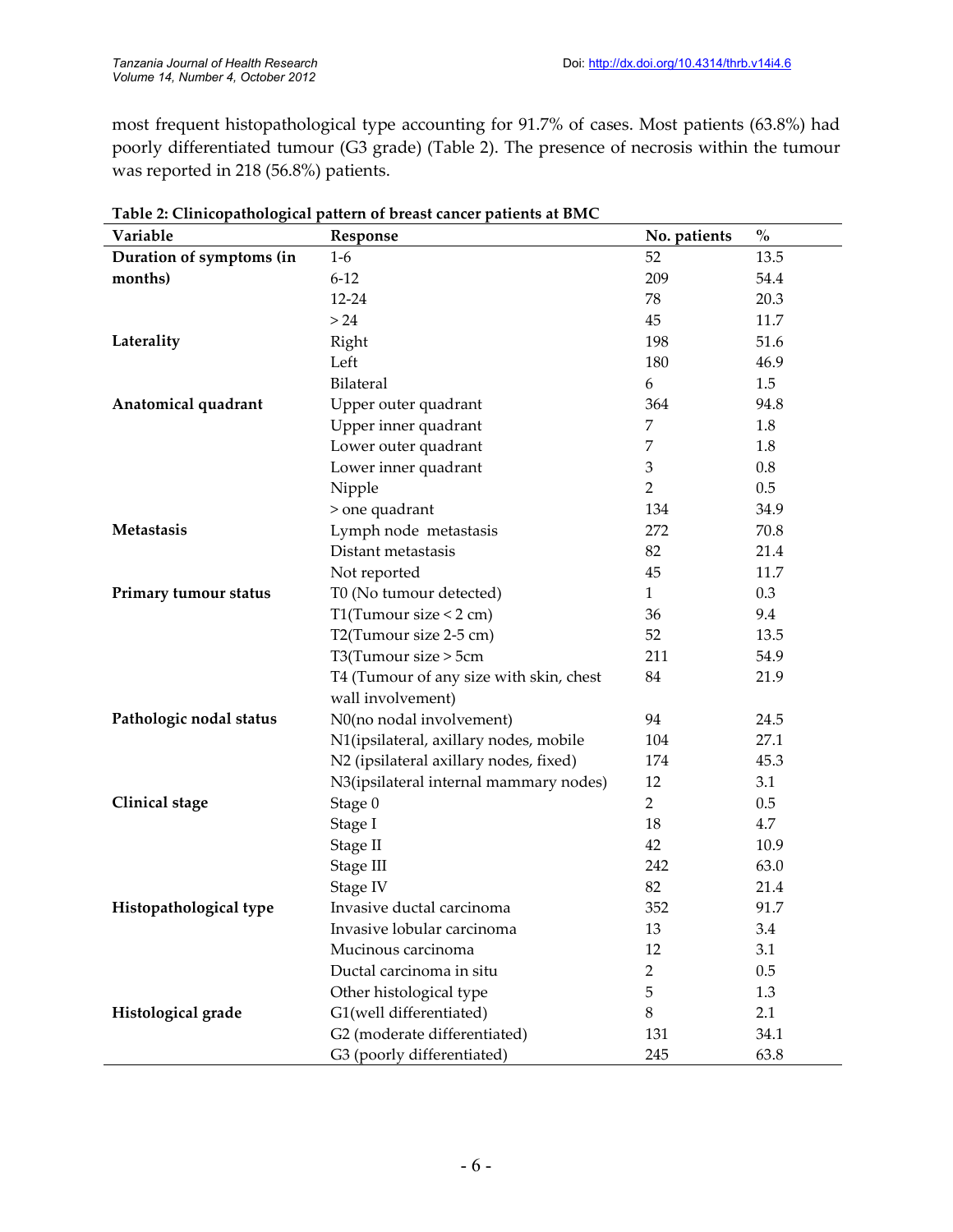Patients with tumour size greater than 6cm (median tumour size) had significantly high rate of lymph node metastasis (*P*=0.001) and presence of necrosis within the tumour (*P*=0.012) compared to patients with tumour size less than 6cm in diameter. Patients younger than 45 years (which is the median age) had significantly high rate of lymph node metastasis compared to the patients above the median age (*P*=0.011).

#### *Treatment modalities*

Surgery, mainly mastectomy, was the main modality of treatment in these patients. A total of 382 (99.5%) patients had mastectomy  $\pm$  axillary lymph node dissection. Two patients had an inoperable tumour because it was hard and fixed to the chest wall. None of the patients had breast conservation surgery (Table 3).

|      |  | Table 3: The types of surgical procedures performed among patients with breast cancer at BMC (N= |  |  |  |  |
|------|--|--------------------------------------------------------------------------------------------------|--|--|--|--|
| 382) |  |                                                                                                  |  |  |  |  |

| Types of surgical procedures                                     | Number of | Percentage |
|------------------------------------------------------------------|-----------|------------|
|                                                                  | patients  |            |
| Modified radical mastectomy $\pm$ Axillary lymph node dissection | 56        | 14.7       |
| Simple mastectomy $\pm$ Axillary lymph node dissection           | 242       | 63.4       |
| Toilet mastectomy $\pm$ Axillary lymph node dissection           | 84        | 22.0       |

The use of chemotherapy was documented in 172 (44.8%) patients. Of these, 154 (89.5%) were used as adjuvant therapy and in the remaining 18 (10.5%) patients chemotherapy was used as neo-adjuvant therapy in some patients with grade IIIb to down stage the tumour. The drug combinations were CMF-cyclophosphamide, methotrexate, 5-fluorouracil and CAFcyclophosphamide, adriamycin and 5-fluorouracil. These drugs were given parenterally and repeated at 3-4 weekly intervals for 6 courses. Only 53 (30.8%) patients completed the courses. Hormonal therapy using Tamoxifen was prescribed to all patients. Adjuvant radiotherapy required in all patients was reported in only 45 (11.7%) patients. No patient had immunotherapy in this study.

## *Follow up of patients*

Follow-up visits were scheduled every 3 months for 2 years and every six months thereafter for a period of five years or death. Follow-up of patients ranged from 3 to 62 months with a median of 12 months. At the end of five year follow up period, only 124 (32.3%) patients were available for follow up and the remaining 260 (65.0%) patients were either lost to follow up or died. Of those who were available for follow up, 92 (74.2%) patients were tumour free at one year. At the end of five years of follow up, only 84 patients were still alive giving an overall five-year survival rate of 21.8%. The 5-year survival rate for patients with early disease was higher than for those with advanced disease (*P*=0.000). According to multivariate logistic regression analysis; age of patient at diagnosis (*P*=0.002), stage of disease (*P* = 0.001), extent of lymph node involvement (*P*=0.012) and histological grade (*P*=0.004) were found to be independent predictors of overall survival. Local recurrence of cancer was reported in 22 (17.7%) patients and this was significantly related to the stage of disease (*P*=0.003) and non-adherent to adjuvant therapy (*P*=0.021).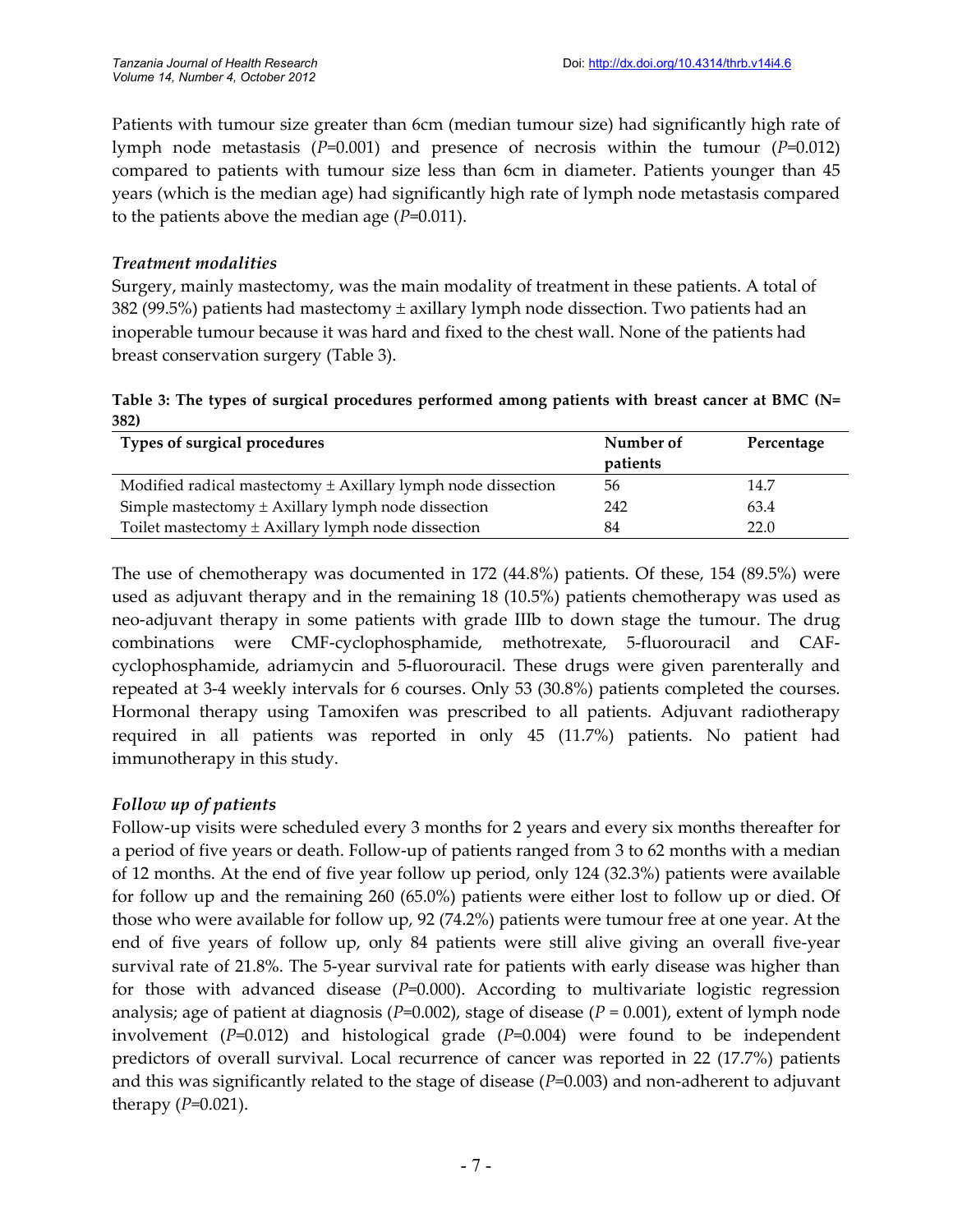### **Discussion**

Breast cancer management has been a major challenge to surgeons in developing countries, principally due to the lack of advanced technology and late presentation of patients to the hospital (Kene *et al.*, 2010). In this study, the median age of patients was 45 years which is in agreement with other studies in developing countries (Kene *et al.*, 2010; Rambau *et al.*, 2011), but lower than the median age reported in western countries where the median age at diagnosis is in the sixth decade of life (Ikpatt *et al*., 2002; Fregene & Newman, 2005; Awadelkarim *et al.,* 2008). In African women, the diagnosis of breast cancer is often made between 35 and 45 years of age. This is approximately 10–15 years earlier than peak incidence for western countries (Vorobiof *et al.,* 2001; Adesunkanmi *et al.*, 2006; Rambau *et al*., 2011). The reasons for the early age at onset of breast cancer among black women are poorly understood but could probably be connected to the aggressive nature of the disease (Chlebowski *et al.,* 2005; Kene *et al.*, 2010).While numerous theories have been proposed to explain this age difference, including age at menarche, time of first delivery, parity, socio-demographic factors, body mass index, and underlying genetic difference, none are completely satisfactory and more research is needed in this area (Vorobiof *et al.,* 2001; Omar *et al.,* 2003; Adesunkanmi *et al.*, 2006). It has been reported that the occurrence of breast cancer at young age is associated with a worst prognosis and thus prognosis improves with age, with the best prognosis in patients over 75 years (Zavagno *et al,* 2000; Rambau *et al.*, 2011). In our study, patients aged above 60 years accounted for only 4.2% of cases.

In the present study, more than half of the patients were multiparous which is contrary to the belief that multiparity is associated with decreased risk of developing breast cancer. These would have been the reverse since the higher the number of full term pregnancies, the greater the protection from breast cancer and that there is a reduction in risk of breast cancer by 7% for each birth after the first, in the absence of breast feeding. Also women who breast feed reduce their risk compared to those who do not (Adebamowo & Ajayi, 2000). We could not establish the reason for this observation.

The proportion of patients this study that was premenopausal was 63.8%, while 36.2% were postmenopausal. This is in contrast with observations in the developed countries where premenopausal patients accounted for less than one-third of the patients (Adelusola *et al.,* 1996). Adebamowo *et al.* (1999) reported a much higher incidence of 80% of premenopausal women in Nigeria breast cancer patients. The reason for high incidence of premenopausal women in the present study may be attributed to the fact that the majority of patients in our study were young in their reproductive age group.

This study showed that most of the patients presented late with advanced disease commonly with clinical Stage III and IV. The findings are similar to several other centres in developing countries (Amir *et al.,* 1996; Adebamowo & Ajayi, 2000; Montazeri *et al,* 2003; Calleb, 2006; Kene *et al.*, 2010). Similar findings have also been reported by Rambau *et al.* (2011) at the same centre. These findings are at variant with what is reported in developed countries where most of patients presents early with early stage of the disease (Parkin *et al.,* 2005). Late presentation and advanced disease at the time of diagnosis in most developing countries may be explained by delay in seeking medical services, poor breast cancer awareness, poor referral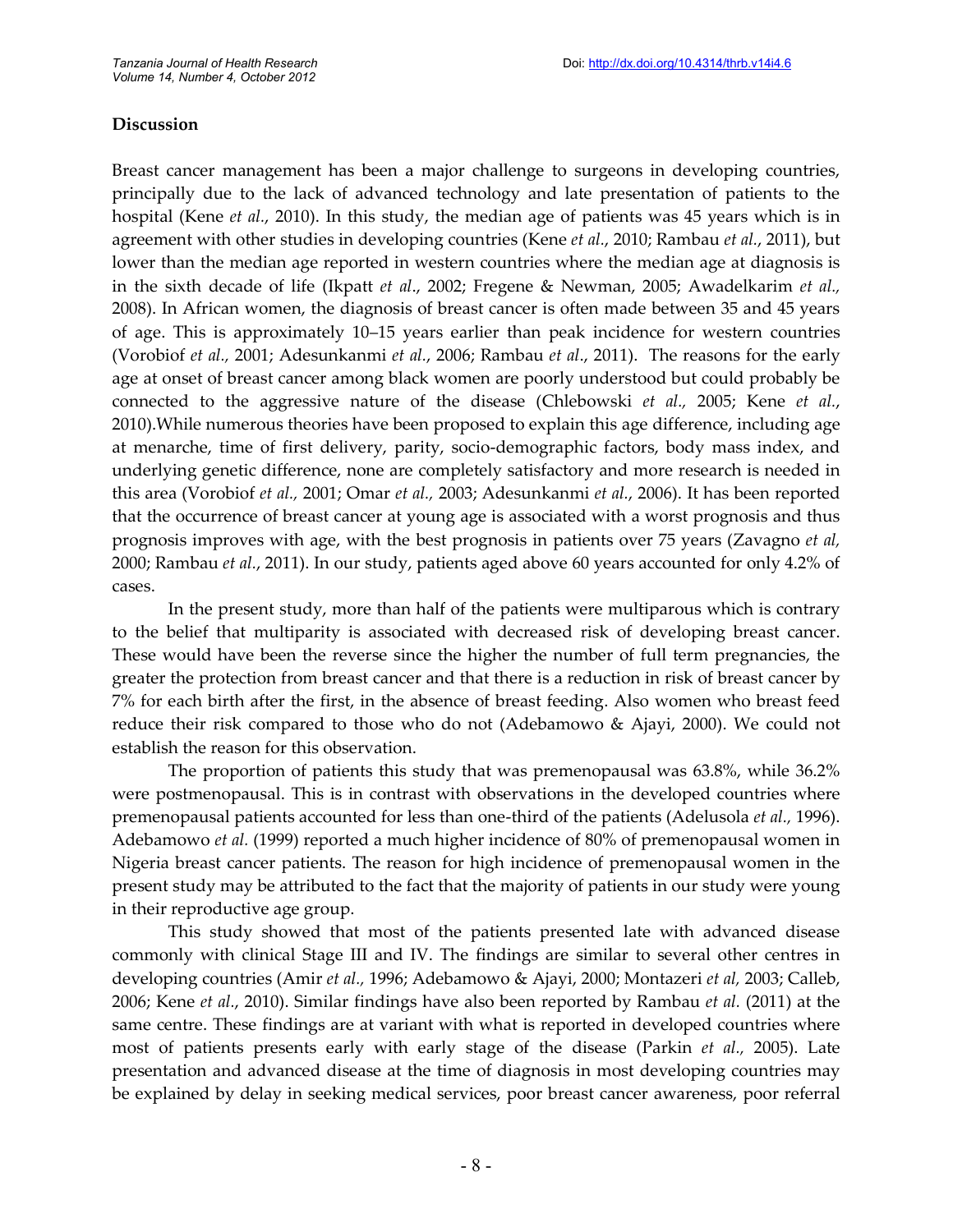system and medical service, lack of screening programmes and natural aggressive biological behaviour of tumour (Amir *et al.,* 1996; Parkin *et al.,* 2005; Rambau *et al.*, 2011). The authors could not establish the reasons for the late presentation in the present study. This calls for further study to explain this observation. In order to reduce the late presentation of breast cancer the importance of early diagnosis should be emphasized through adequate information dissemination. There is therefore need for the establishment of standard breast cancer screening programme including installation of mammographic machine in many hospitals.

In this study, the right breast was mostly affected with the upper outer quadrant mostly involved either singly or in combination with other parts of the breast. This is in contrast to previous studies conducted in other centres where the left breast was reported to be the most commonly affected (Odigie *et al.,* 2003; Adesunkanmi *et al.*, 2006; Kene *et al.*, 2010). The upper outer quadrant is also reported to be commonly involved in a West Africa study (Odigie *et al.,* 2003). This may probably be due to the association of the upper outer quadrant with the axillary tail which is a channel for drainage of lymph to the axillary lymph nodes and may carry micrometastasis more than the other quadrants of the breast. The reason for the right breast predilection is not well understood.

Invasive ductal carcinoma was the commonest histological type of breast cancer in our study and most of patients had poorly differentiated tumour. This is consistent with reports from many centres (Odigie *et al,* 2003; Ekanem & Aligbe, 2006). This tumour commonly metastasizes to the axillary lymph nodes and the prognosis is poor than that for the other types (Harns *et al.,* 1992). As reported by Rambau *et al.* (2011), the tumour size in this study was significantly associated with younger age (below 45 years) at presentation, high rate of lymph node metastasis, high histological grade tumours and presence of necrosis within the tumour. The association between tumour size and younger age at presentation could explain the reasons for aggressive disease at younger age.

In the present study, more than two thirds of patients had lymph node metastasis at the time of diagnosis and about one-fifth of cases had distant metastasis to the lungs, liver, bone and brain, the rate which is higher than that reported in other studies (Amir *et al.,* 1996; Calleb, 2006; Kene *et al.*, 2010; Rambau *et al*, 2011). High lymph node and distant metastasis in our study is due to the fact that most patients in the present study present late when the disease is already in advanced stages. In developing countries, most patients are already in advanced stages of disease at the time of diagnosis of breast cancer, which has been proven both in the present study and in literature (Calleb, 2006; Kene *et al.*, 2010; Rambau *et al.*, 2011). The high rate of lymph node metastasis seen in our patients could also be accounted for by the large tumour size at the time of diagnosis.

The treatment of breast cancer requires multidisciplinary approach (Guadagnoli *et al.*, 1998; Cardoso *et al.,* 2003). Treatment modalities of breast cancer include surgery, chemotherapy, radiotherapy, hormonal and immunotherapy. Surgery is considered the primary treatment for breast cancer, with many early stage patients being cured with surgery alone. The goals of breast cancer surgery include the complete resection of the primary tumour, with negative margins to reduce the risk of local recurrences, and pathologic staging of the tumour and axillary lymph nodes to provide necessary prognostic information. In keeping with other studies (Vorobiof *et al.,* 2001; Omar *et al.,* 2003; Adesunkanmi *et al.*, 2006; Calleb, 2006), surgery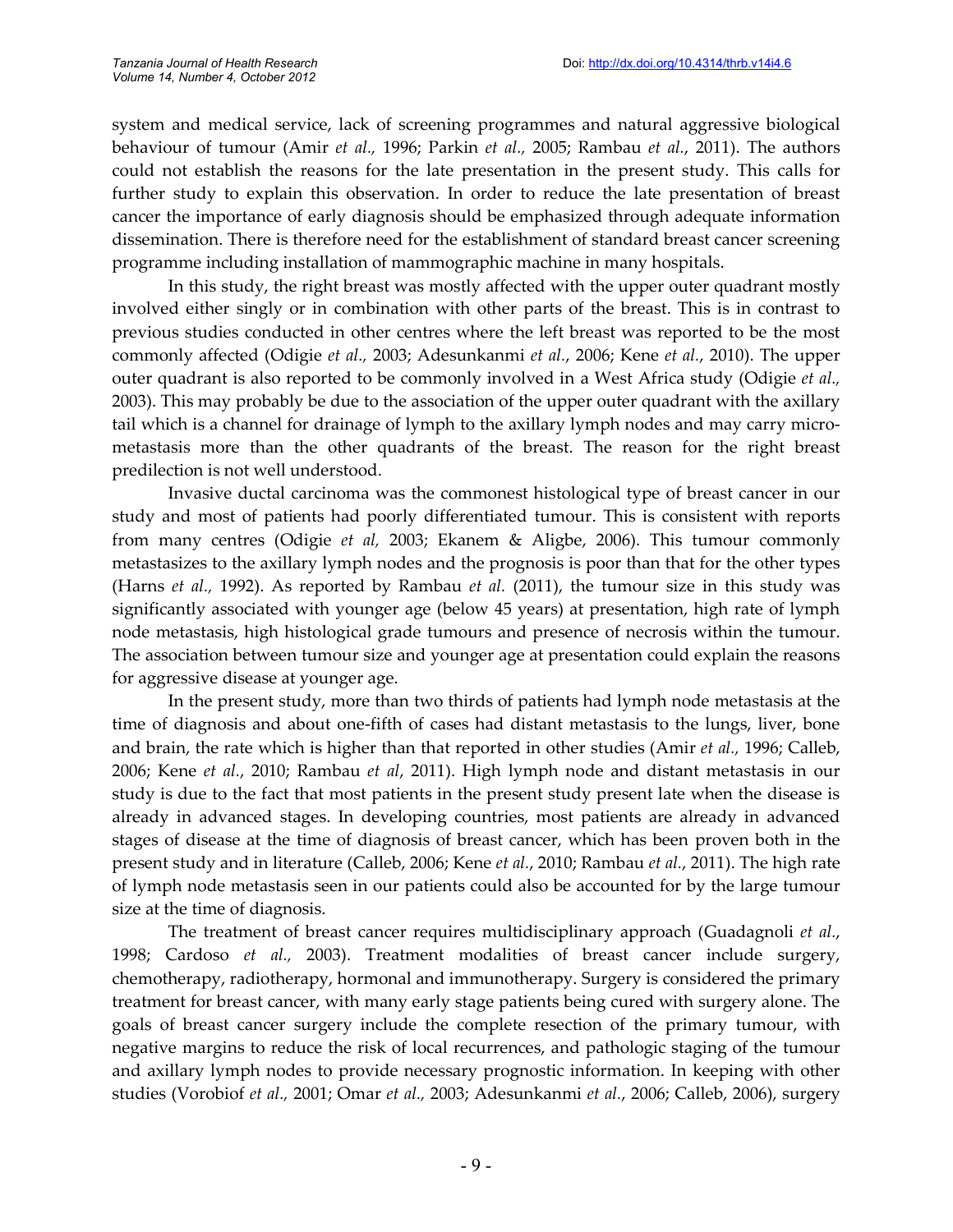was the most common modality of breast cancer treatment in this study. Modified radical, simple and toilet mastectomy with or without axillary clearance were offered to those whose lesions were still operable. None of our patients had breast conservation surgery. This is a reflection of the advanced nature of breast cancer in our patients. Few that presented with early stages were not considered for conservation surgery largely because of non-availability of radiotherapy facilities at BMC. These patients were treated with modified radical mastectomy. Simple and toilet mastectomy with or without axillary clearance were offered to patients with late stages (stage III and IV). Breast conservation surgery is currently the most popular treatment for breast cancer, representing 75 – 80% of all operations (Veronesi *et al.,* 2005). Unfortunately, advanced stages at presentation and poor infrastructure for treatment of breast cancer have made this mode of surgical treatment less popular in many developing countries including Tanzania. Breast reconstruction after mastectomy for breast cancer has become a standard procedure. None of the patients was offered plastic surgery for breast reconstruction following mastectomy due to late presentation and the necessity for prolonged follow-up before the reconstructive procedure.

Combination chemotherapy given as either neo-adjuvant or adjuvant therapy is an important component of breast cancer treatment and it is widely used in many centres across the world (Ibrahimu *et al.*, 2011). In the present study, only 44.8% of patients received chemotherapy and 69.2% among those offered chemotherapy defaulted and did not complete the course. This observation is in keeping with other African studies (Kene *et al.*, 2011; Ibrahimu *et al.*, 2011). Non adherence to chemotherapy is a major challenge in breast cancer treatment especially in resource poor settings. Reasons for non-adherence in most developing countries include financial difficulty, relatively feeling well after commencement of chemotherapy, resorting to alternative treatment and drug side effects (Lawal & Adesunkanmi, 2008; Ibrahimu *et al.*, 2011). We could not establish the reasons for non-adherence to chemotherapy in our study due to the retrospective nature of the study.

Tamoxifen is the only hormonal therapy currently approved for adjuvant therapy in patients with breast cancer (Sweetland, 2004). Tamoxifen alone reduces risk of recurrence and improves overall survival in all age groups in oestrogen positive cancers in both premenopausal and post menopausal women (Calleb, 2006; Gakwaya *et al.,* 2008). Facilities for oestrogen receptor assay at BMC are not available. All our patients are given tamoxifen, once a histological diagnosis is established irrespective of menstrual status.

Adjuvant radiotherapy is an integral part of the management of breast cancer, particularly in patients with large tumours and many positive nodes (Overgaard, 2001). In this study, only 11.7% of patients requiring adjuvant radiotherapy had access to this modality of treatment. Adjuvant radiotherapy is required to reduce the risk of local recurrence following surgery (Gakwaya *et al.,* 2008). Failure to access to this modality of treatment in our patients can be explained by the fact that radiotherapy is not available at BMC and therefore patients requiring this form of treatment had to travel long distances to receive radiotherapy elsewhere. Because of lack of funds at the time of referral for radiotherapy in the majority of patients, only less than 20% of patients were able to travel and received this form of treatment.

Locoregional recurrence of breast cancer occurs in 5% to 40% of patients whose primary disease was initially managed by mastectomy, and up to one third of these patients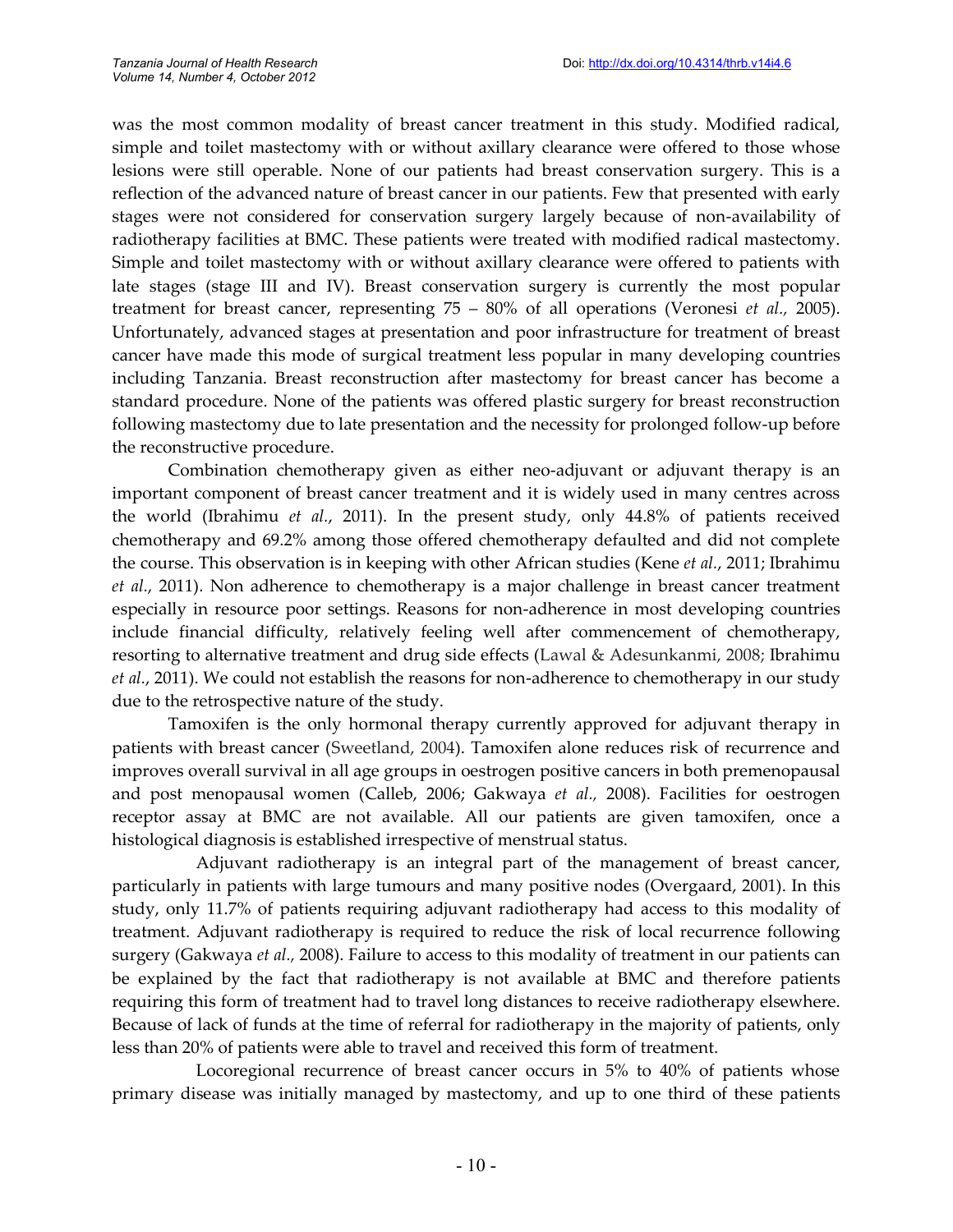will have concomitant distant organ metastases (Chagpar *et al.*, 2003; Buchanan *et al.,* 2006). In this study, local recurrence of cancer was reported in 17.7% of cases, a figure which is higher than that reported in other studies (Schmoor *et al.,* 2000; Buchanan *et al.,* 2006). The reasons for high rate of local recurrence in the present study may be attributed to advanced stage of cancer at the time of diagnosis and non-adherence to adjuvant treatment.

The overall survival rate of 21.8% is significantly low compared to the survival rate of breast cancer patients managed in developed countries which is 95% and above (Smigal *et al,* 2006).This poor outcome is similar to that report by Anyanwu (2000) in Nigeria. This perhaps could be due to late presentation because of ignorance and lack of screening services. In our patients, the factors that significantly affect prognosis were age of the patient, stage of disease, axillary lymph node status and histological tumour grade. Tumour stage and axillary nodal status have consistently been shown to be the most important independent predictors of overall survival (Park *et al,* 2011).

The potential limitation of this study is the fact that information about some patients was incomplete in view of the retrospective nature of the study. This might have introduced some bias in our findings. In addition, follow-up was poor and irregular and so it was difficult to know the exact time of recurrence or death. Large number of loss to follow up was also a potential limitation of this study as this may have underestimated the local recurrence and overall survival rates. However, despite these limitations, findings from this study provide local data that can be utilized to improve the care of breast cancer in our local setting.

In conclusion, our study indicate that breast cancer patients in this region present late with advanced disease and high rate of lymph node metastasis and show a trend towards relative young age at diagnosis. Poor breast cancer awareness, poor referral system, lack of screening programs and natural aggressive biological behaviour of tumour may contribute to advanced disease at the time of diagnosis. There is need to improve public enlightenment of breast cancer and set up screening centres to encourage early presentations.

## **Acknowledgements**

We are very grateful to all the Senior House Officer in the Department of Surgery for their support in data collection. We also appreciate the contribution of all the staff members of the medical records department, histopathology laboratory, theatre and surgical wards for the support they provided during data collection.

## **References**

- Adebamowo, C.A. & Adekunle, O.O. (1999) Case control study of the epidemiological risk factors of breast cancer in Nigeria. *British Journal of Surgery* 86, 665–668.
- Adebamowo, C.A. & Ajayi, O.O. (2000) Breast cancer in Nigeria. *West African Journal of Medicine* 19, 179–191.
- Adelusola, K., Fadiran, O.A., Adesunkanmi, A.R.K. & Odesanmi, W.O. (1996) Breast cancer in Nigerian women. *Niger Medical Practice* 31, 17–29.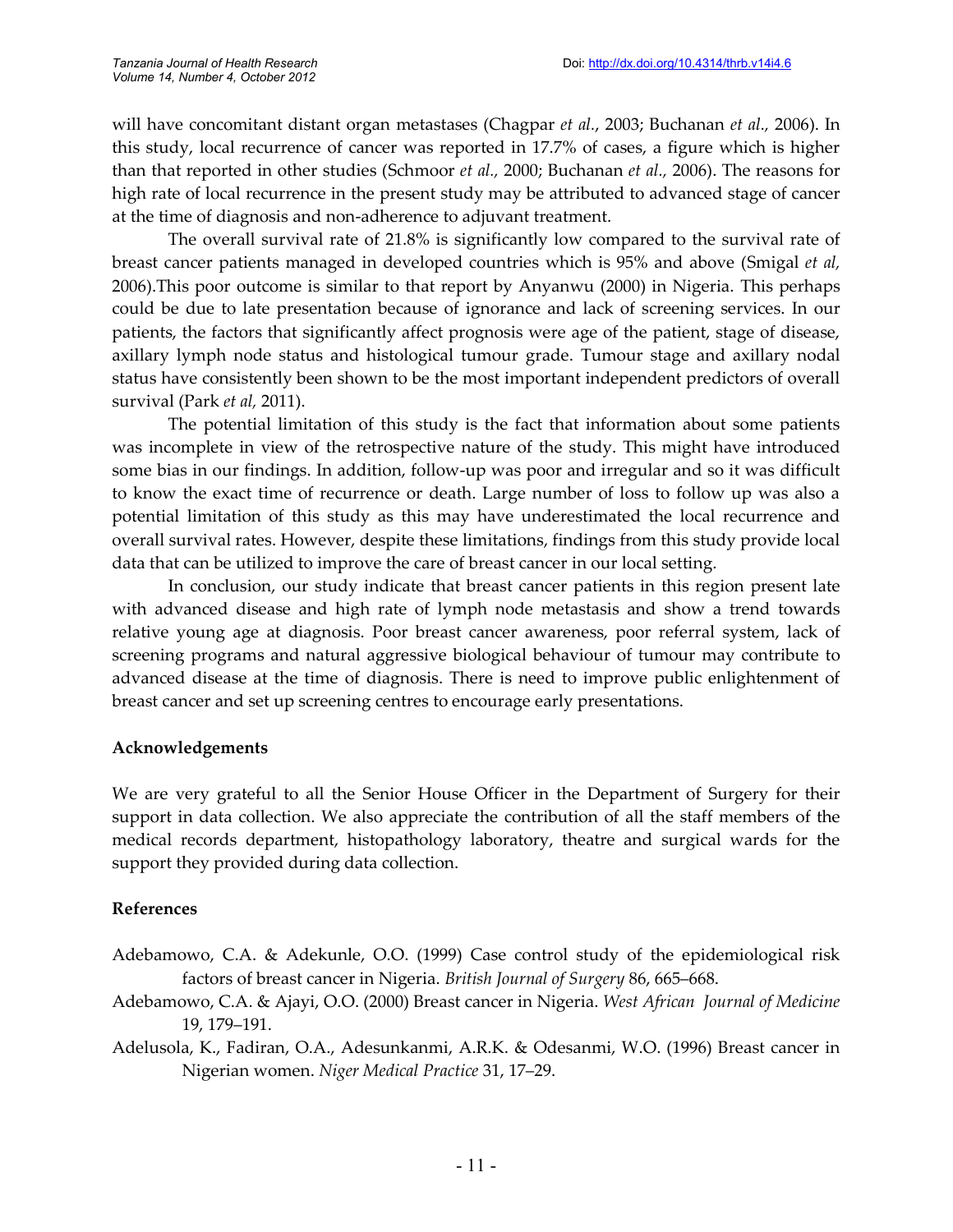- Adesunkanmi, A.R., Lawal, O.O., Adelusola, K.A. & Durosimi, M.A. (2006) The severity, outcome and challenges of breast cancer in Nigeria. *Breast* 15, 399-409.
- Amir, H., Kwesigabo, G., Aziz, M.R. & Kitinya, J.N. (1996) Breast cancer and conservative surgery in sub Saharan Africa. *East African Medical Journal* 73, 81-82.
- Anyanwu, S.N. (2000) Survival following treatment of primary breast cancer in eastern Nigeria. *East African Medical Journal* 77, 539-543.
- Awadelkarim, K.D., Arrizi, C. & Elamin, E.O.M. (2008) Pathological, clinical and prognostic characteristics of breast cancer in Central Sudan versus Northern Italy: implications for breast cancer in Africa. *Histopathology* 52, 445-456.
- Buchanan, C.L.*,* Dorn, P.L.*,* Fey, J.*,* Giron, G., Naik, A., Mendez, J. & Murphy, C. (2006) Locoregional recurrence after mastectomy: incidence and outcomes. *Journal of American College of Surgeons* 203, 469-474.
- Cardoso, F. & Piccart, M.J. (2003) The best use of chemotherapy in the adjuvant setting. *Breast* 12, 522-528.
- Chagpar, A., Meric-Bernstam, F. & Hunt, K.K. (2003) Chest wall recurrence after mastectomy does not always portend a dismal outcome. *Annals of Surgical Oncology* 10, 628-634.
- Chlebowski, R.T., Chen, Z., Anderson, G.L., Rohan, T., Aragaki, A. & Lane, D. (2005) Ethnicity and breast cancer: factors influencing differences in incidence and outcome. *Journal of National Cancer Institute* 97, 439-448.
- Elston, C.W. & Ellis, O. (1991) Pathological prognostic factors in breast cancer. The value of histological grade in breast cancer: Experience from a large study with long-term follow-up. *Histopathology* 19, 403-410.
- Elston, C.W. (2005) Classification and grading of invasive breast carcinoma. *Verh Dtsch Ges Pathologie* 89, 35-44
- Ekanem, V.J. & Aligbe, J.U. (2006) Histopathological types of breast cancer in Nigerian women: a 12-year review (1993-2004). *African Journal of Reproductive Health* 10, 71-75
- Elumelu, T.N., Adenipekun, A.A., Abdus-salam, A.A. & Bojude, A.D. (2011) Pattern of breast cancer metastasis at the Radiotherapy Clinic, Ibadan - A ten year review. *Journal of American Science* 7, 906-912.
- Fregene, A. & Newman, LA. (2005) Breast cancer in sub-Saharan Africa: how does it relate to a breast cancer in African-American women? *Cancer* 103, 1540-1550.
- Guadagnoli, E., Shapiro, C.L., Weeks, J.C., Gurwitz, J.H., Borbas, C., Soumerai, S.B. (1998) The quality of care for treatment of early stage breast carcinoma: is it consistent with national guidelines? *Cancer* 83, 302-309.
- Harns, J.R., Lippman, M.E., Veronesi, U. & Millett, W. (1992) Breast cancer. *New England Journal of Medicine* 327, 473.
- Henson, D.E., Ries, L., Freedman, L.S. & Carriaga, M. (1991) Relationship among outcome, stage of disease, and histologic Grade for 22,616 Cases of Breast Cancer. The Basis for a Prognostic Index*. Cancer* 68, 2142-2149.
- Hisham, A.N. & Yip, C.H. (2004) Overview of breast cancer in Malaysian women: a problem with late diagnosis. *Asian Journal of Surgery* 27, 130-133.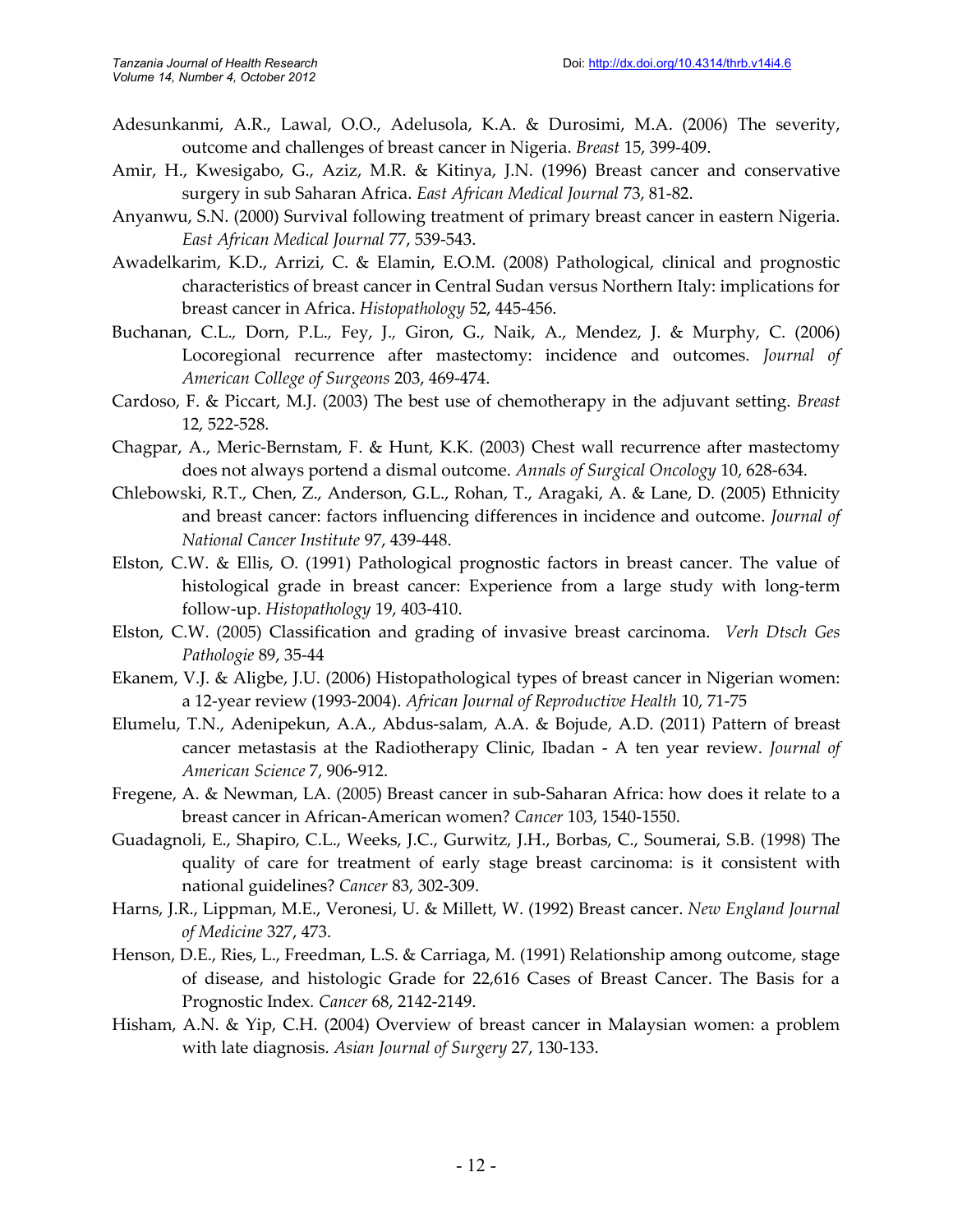- Ibrahim, N.A., Popoola, A.O., Oludara, M.A., Omodele, F.O. & Fadeyibi, I.O. (2011) Breast cancer among urban Nigerian women: Appraising presentation and the quality of care. *Macedonian Journal of Medical Sciences* 4, 388-392.
- Ikpatt, O.F., Kuopoo, I., Ndoma-Egbe, R. & Collen, Y. (2002) Breast cancer in Nigeria and Finland: epidemiological, clinical and histological comparison. *Anticancer Research* 22, 3005-3012.
- Kene, T.S., Odigie, V.I., Yusufu, L.M.D., Shehu, S.M. & Kase, J.T. (2010) Pattern of presentation and survival of breast cancer in a Teaching Hospital in North Western Nigeria. *Oman Medical Journal* 25, 104-107.
- Lawal, A.O. & Adesunkanmi, A.R. (2008) Paradox of wellness and non-adherence among Nigerian women on breast cancer chemotherapy. *Journal of Cancer Research and Therapeutics* 4, 107-110.
- Montazeri, A., Ebrahimi, M., Mehrdad, N., Ansari, M., Sajadian, A. (2003) Delayed presentation in breast cancer: A study in Iranian women. *BMC Womens Health*. 3, 4
- Ngoma, T.A. & Mtango, D. (2002) The management of cancer patients at the Ocean Road Cancer Institute: Fifteen years experience. *Tanzania Health Research Bulletin* 4, 11-18.
- Ngoma, T.A. & Ngoma, M. (2004) Breast cancer and self-examination knowledge among Tanzanian women: implications for breast cancer health education. *Tanzania Health Research Bulletin* 6, 64-68.
- Odigie, V.I., Yusufu, L.M., Rafindadi, A. & da Rocha-Afodu, J.T. (2003) Breast cancer in Zaria. *Nigerian Journal of Surgery* 9, 46-50.
- Ohanaka, C.E. & Ofoegbu, R.O. (2002) The pattern of surgical cancers in Nigeria: the Benin experience. *Tropical Doctor* 32, 38-39.
- Okobia, M.N. & Osime, U. (2001) Clinicopathological study of carcinoma of the breast in Benin City. *Africa Journal of Reproductive Health* 5, 56-62.
- Okobia, M.N., Bunker, C.H., Okonofua, F.E. & Osimi, U. (2006) Knowledge, attitude and practice of Nigerian women towards breast cancer: A cross-sectional study. *World Journal of Surgical Oncology* 4, 1-9.
- Omar, S., Khaled, H., Gaafar, R., Zekry, AR., Eissa, S. & el-Khatib, O. (2003) Breast cancer in Egypt: a review of disease presentation and detection strategies. *Eastern Mediterranean Health Journal* 9, 448-463.
- Overgaard, M. (2001) Radiotherapy as a part of a multidisciplinary treatment strategy in early breast cancer. *European Journal of Cancer* 37, S33–S43.
- Park, Y., Kitahara, T., Takagi, R. & Kato, R. (2011) Current status of therapy for breast cancer worldwide and in Japan. *World Journal of Clinical Oncology* 10,125–134.
- Parkin, D.M. (2003) *Cancer in Africa: Epidemiology and Prevention*. IARC Publications No. 153.
- Parkin, DM., Bray, F., Ferlay, J. & Pisani, P. (2005) Global cancer statistics. *Cancer Journal for Clinicians* 55, 74-108.
- Rambau, P.F., Chalya, P.L., Manyama, M.M. & Kahima, J.K. (2011) Pathological features of Breast Cancer seen in Northwestern Tanzania: a nine years retrospective study. *BMC Research Notes* 4, 214.
- Sant, M., Allemani, C., Berrino, F., Coleman, MP., Aareleid, T., Chaplain, G. & Gafa, L (2004). Breast carcinoma survival in Europe and the United. States. *Cancer* 100, 715–722.